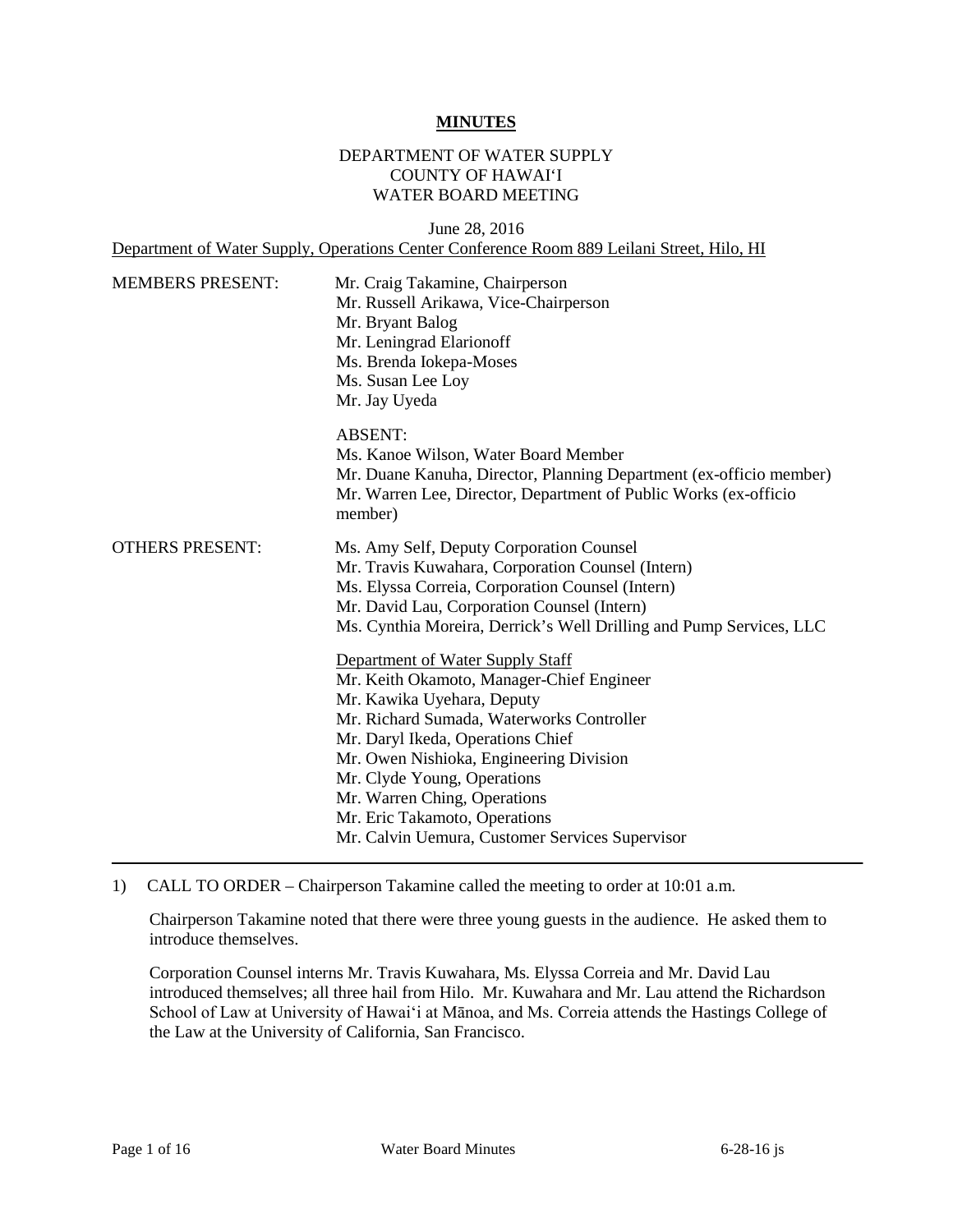### 2) STATEMENTS FROM THE PUBLIC

 *Ms. Cynthia Moreira of Derrick's Well Drilling and Pump Services, LLC, spoke regarding a request to place a time extension on next month's Agenda. The following testimony is verbatim.* 

 I'm here to request to be added to next month's Agenda for extension requests for two of our jobs. brief reasoning for the request for extension is, for Kaloko Mauka, the motors that was spec'd out on order, to order the motors…they took a little time. They took, I'd say, maybe roughly about a month to come back and say that they're not gonna supply the motors to us. Because they don't manufacture 2-pole motors without being…just a couple; we needed to order more. They were facility failed to drain the motor properly… So when it was crated and sent back here to Hilo, the motor didn't meg properly…it megged too low to be installed. It was just too deep of a set to install it and take a chance, so we decided to take it back, and send it back to the motor manufacturer. It *is*  at our shop; we did receive it back, and we're looking to install it next week. So I'd say probably in MS. MOREIRA: Good morning. I'm Cynthia Moreira, representing Derrick's Well Drilling, and For Kaloko Mauka No. 7 Boosters A & B, and also for Āhualoa Deepwell Repair. And basically…a the bid…we received a quote from the manufacturer for the bid, but upon placing our purchase never specific as to how much. So they literally backed out on us, so we don't have a motor…so… And for Āhualoa, um, we were ready to install the…um… Something went wrong with the motor, so we had to send it back. And what we found out was, upon the testing, based on the specs, the test a week or two, we should be completed with that. But still, the job was actually back from April, so we've been waiting from April to get the motor back to us.

Mr. Elarionoff asked how it works on getting the items on the Agenda.

Ms. Self said it is the Chairperson's call whether or not to place them on the Agenda.

### 3) APPROVAL OF MINUTES

 The Chairperson entertained a Motion to approve the Minutes of the May 24, 2016, Public Hearing on the Power Cost Charge and the Minutes of the May 24, 2016, regular Water Board Meeting.

ACTION: Ms. Lee Loy moved to approve; seconded by Mr. Arikawa; and carried unanimously by voice vote.

### 4) APPROVAL OF ADDENDUM AND/OR SUPPLEMENTAL AGENDA

None.

### 5) SOUTH HILO:

### A. **JOB NO. 2015-1035, CONSTRUCTION OF THE SANTOS LANE AND NOHEA STREET G.I. PIPELINE & SERVICE LATERAL REPLACEMENT:**

 restoring existing asphalt pavement. This project generally consists of replacing the current 2-inch Galvanized Iron (G.I.) pipeline to 6-inch Ductile Iron Pipe, relocating existing service laterals, installation of fire hydrants, and

Bids for this project were opened on June 16, 2016, at 2:30 p.m., and the following are the bid results: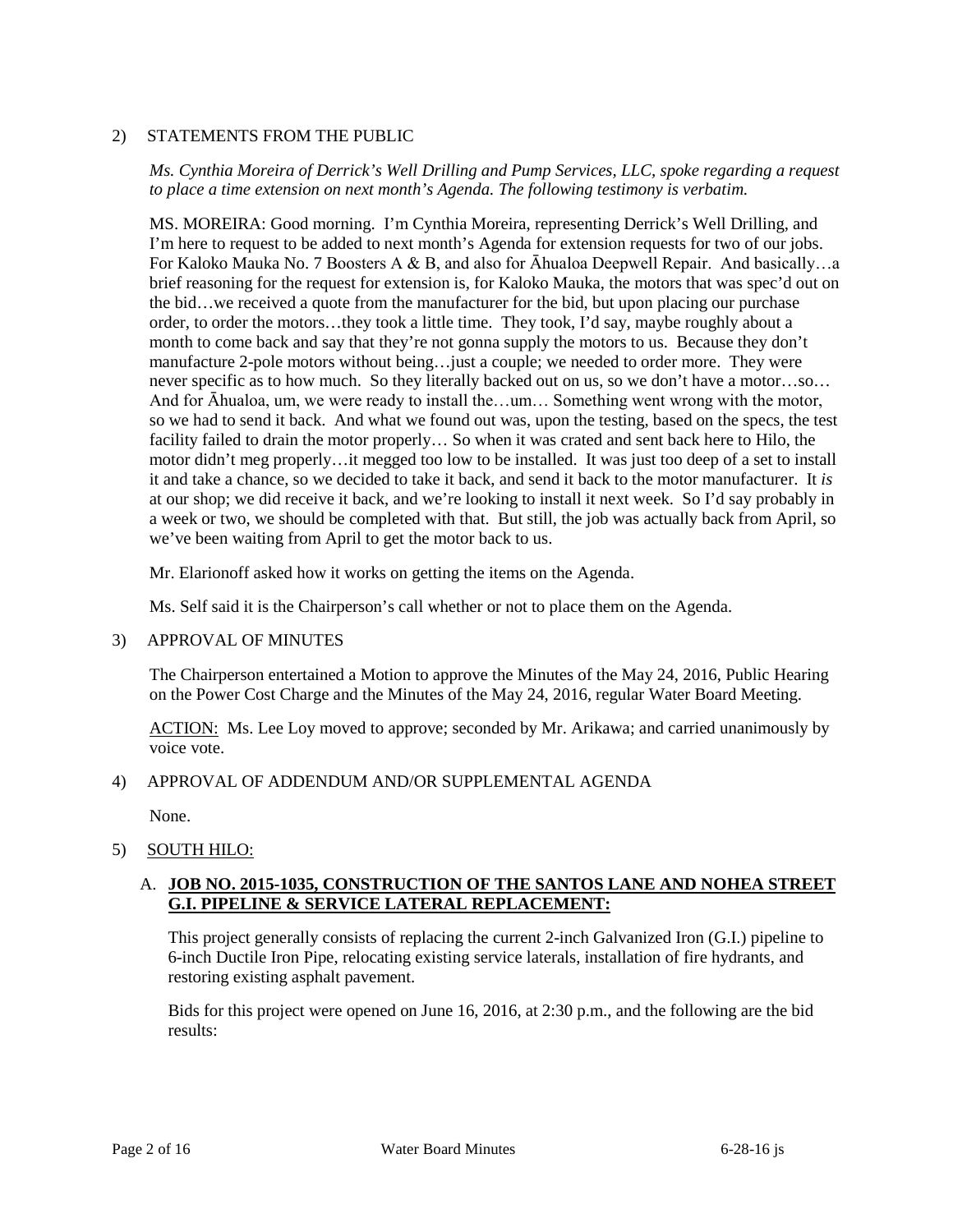| <b>Bidder</b>                            | <b>Bid Amount</b> | <b>Adjusted Bid Amount</b><br>(for purposes of bid<br>$award$ ** |
|------------------------------------------|-------------------|------------------------------------------------------------------|
| Loeffler Construction, Inc.              | \$648,555.00*     | \$636,415.00                                                     |
| Ludwig Construction, Inc.                | \$788,958.82      | \$749,510.88                                                     |
| Jas W. Glover, Ltd.                      | \$911,100.00      | \$894,266.77                                                     |
| Nan, Inc.                                | \$996,813.00      | \$935,868.35                                                     |
| Isemoto Contracting Co., Ltd.            | \$1,049,482.40    | \$976,305.08                                                     |
| Koga Engineering & Construction,<br>Inc. | \$1,168,560.00    | \$1,107,265.00                                                   |

\*Bids were allowed to be corrected because of minor computation errors, in accordance with DWS General Requirements and Covenants and Hawai'i Administrative Rules.

\*\*Bids were adjusted (for the purposes of award) to provide credits for use of Hawai'i Products and participation in the State Apprenticeship Program, in accordance with Hawai'i Administrative Rules.

#### Project Costs:

| 1) Low Bidder (Loeffler Construction, Inc.) |                           | 648,555.00        |
|---------------------------------------------|---------------------------|-------------------|
| 2) Construction Contingency (10%)           |                           | 64,855.00         |
|                                             | <b>Total Cost:</b>        | <b>713.410.00</b> |
| 3) State Appropriation Funding              |                           | 550,000.00        |
|                                             | <b>Total Cost to DWS:</b> | <b>163.410.00</b> |

 for the remaining balance, \$163,410.00, will be from CIP funds. The contractor will have 270 calendar days to complete this project. The Engineering estimate for this project was For this project, \$550,000.00 will be funded from the State Appropriation to the County. Funding \$642,910.00.

 SERVICE LATERAL REPLACEMENT, for the lowest responsible bidder, Loeffler The Manager-Chief Engineer recommended that the Board approve \$163,410.00 funding for the contract, JOB NO. 2015-1035, SANTOS LANE & NOHEA STREET G.I. PIPELINE & Construction, Inc., for their bid amount of \$648,555.00, plus \$64,855.00 for construction contingency, for a total contract amount of \$713,410.00, subject to review as to form and legality of the contract by Corporation Counsel.

The Contract will be executed between the County and the lowest responsible bidder, and administered by DWS.

MOTION: Ms. Iokepa-Moses moved to approve; seconded by Mr. Balog.

 for this project; DWS therefore needed to cover the difference in the amount of \$163,410.00. do a \$700,000.00 job for \$160,000.00, thanks to the State appropriation. This is a much-needed project. DWS had previously designed this, and went out to construction on a bigger scale rest of the project at the time, DWS elected to remove these two streets from the project. Because The Manager-Chief Engineer noted that DWS was able to get \$550,000.00 in State appropriation This amount will come out of DWS's CIP funds, he said. That money actually goes to the County of Hawai'i, so that DWS can proceed with this project. The upshot is that DWS gets to project. However, DWS pulled these two streets out of that bigger project, because of challenges related to getting Use and Occupancy permits from State Highways. In order to proceed with the DWS is now able to secure State funding and now has a Use and Occupancy Agreement template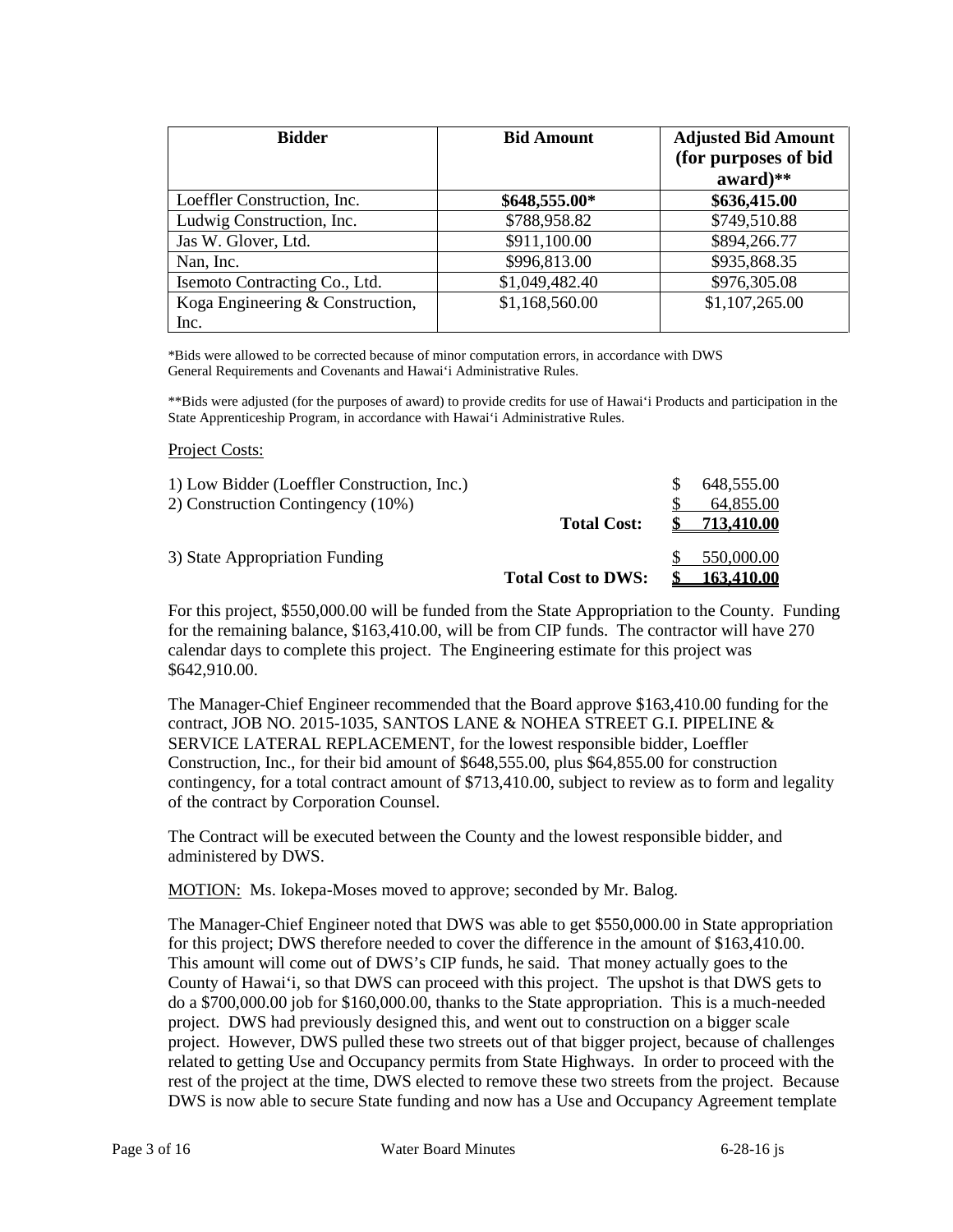that seems to be acceptable to the Department of Transportation (DOT), DWS felt it was the right time to do this job, the Manager-Chief Engineer said. He noted that County Council and State Legislative representatives, particularly the late Senator Gil Kahele, helped secure the State funding.

Mr. Elarionoff asked for an explanation of the adjusted bid amount mentioned in the write-up.

 amount to be adjusted for award purposes, so that the adjusted bid amount is lower than the actual  percent *for award purposes.* If his bid was for \$100,000.00, his adjusted bid amount drops to products nor an apprenticeship program) would lose out to the contractor with the preference, he The Manager-Chief Engineer explained that a contractor can get a preference for using Hawai'i products or for having an apprenticeship program. That preference allows a contractor's bid bid. In a case where two bids come in really close, the contractor who has an apprenticeship program, for example, is allowed by State Procurement Law to reduce his bid amount by five \$95,000.00. A competing bid of \$100,000.00 with *no* preferences (i.e., neither the use of Hawai'i said.

Ms. Lee Loy asked how many new fire hydrants would be installed in the area; she asked how many linear feet the project covers.

 Santos Lane was 2,000 linear feet, and Nohea Street was 925 linear feet. Mr. Owen Nishioka, who was filling in for Engineering Division head Mr. Kurt Inaba, said

The Manager-Chief Engineer said that DWS normally spaces fire hydrants about 600 feet apart.

Ms. Lee Loy asked about the restoration of existing asphalt pavement mentioned in the write-up. She asked if DWS was expanding the right-of-way on Nohea Street, Puainako Street or Santos Lane.

 Puainako Street is actually a State Highways-maintained roadway, while Nohea Street and Santos Lane are County-owned and maintained. If DWS disturbs enough of the existing pavement, the The Manager-Chief Engineer said no, DWS is not expanding the right-of-way. He noted that Department of Public Works will require DWS to resurface the road.

Mr. Uyeda asked what the Engineering estimate was for this project.

Mr. Ikeda said it was \$642,910.00.

Mr. Uyeda asked whether the houses on those two streets currently lacked fire protection.

The Manager-Chief Engineer confirmed this.

 this project. He noted that DWS is actively looking to the Legislature to secure State funding to Chairperson Takamine gave thanks to the late Senator Kahele for helping DWS get the money for enable the Department to do projects like this.

The Manager-Chief Engineer said DWS is definitely looking to do that.

ACTION: Motion carried unanimously by voice vote.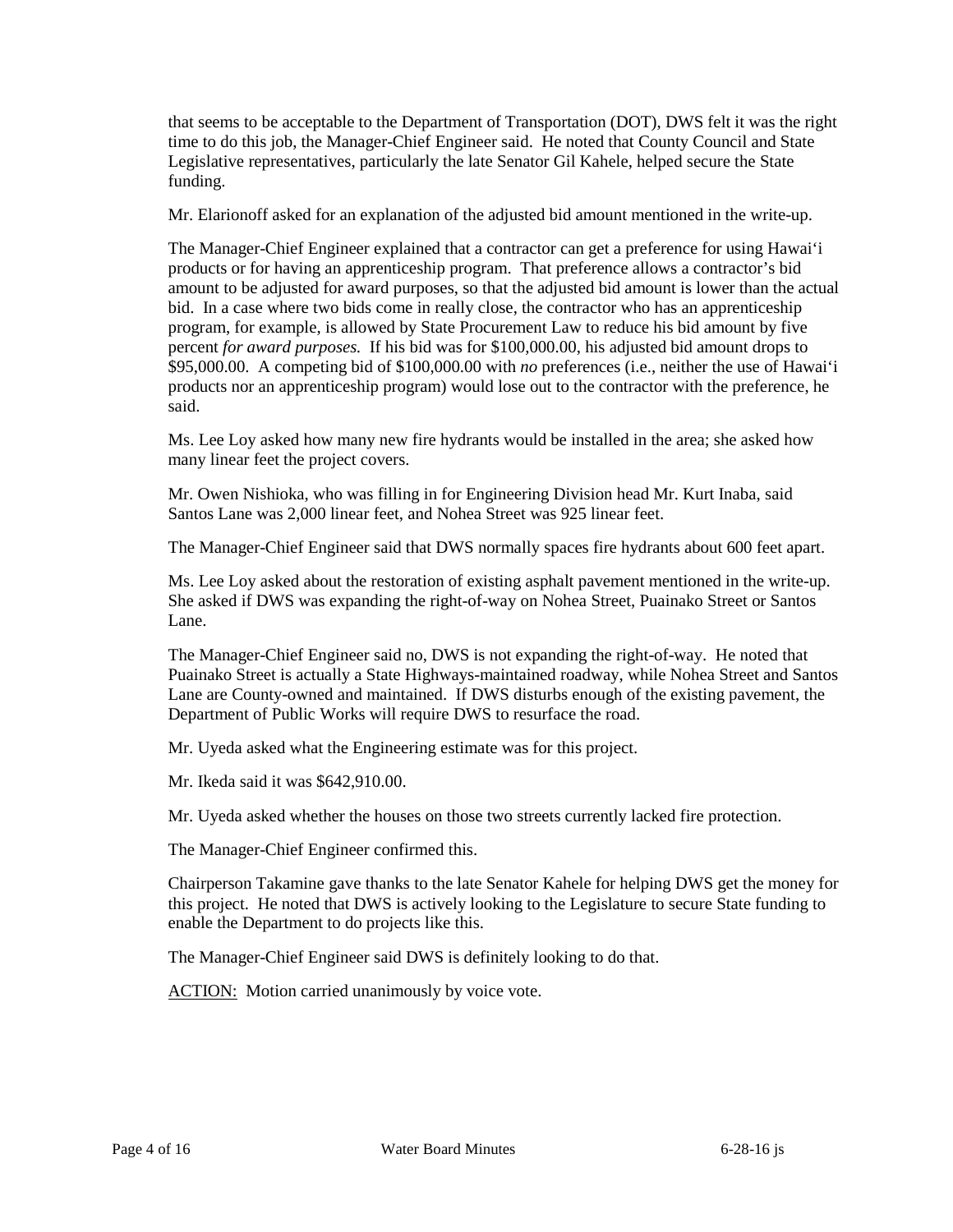## B. **RESOLUTION NO. 2016-03, APPROVING RECEIPT AND EXPENDITURE OF MONIES FOR THE CONSTRUCTION OF PI'IHONUA-KŪKŪAU RESERVOIR AND TRANSMISSSION IMPROVEMENTS (FUNDED BY THE DRINKING WATER STATE REVOLVING FUND):**

### *(Note: Resolution requires roll call vote)*

 DWS submitted a loan application to fund this project with the Drinking Water State Revolving Fund (DWSRF). One of the prerequisites for the loan is a Resolution approved by the Water Board. Bids were higher than the original loan amount indicated in Resolution 2016-02. Thus, this Resolution No. 2016-03 seeks to supersede Resolution No. 2016-02. This Resolution is specifically identified for the following project: JOB NO. 1994-590 PI'IHONUA-KŪKŪAU RESERVOIR AND TRANSMISSION IMPROVEMENTS, and authorizes the Manager-Chief Engineer or the Deputy to execute loans and/or grants with the State Department of Health for up to \$9,500,000.00.

 The Manager-Chief Engineer recommended that the Water Board adopt DRINKING WATER STATE REVOLVING FUND RESOLUTION NO. 2016-03, subject to the approval of Corporation Counsel.

MOTION: Mr. Balog moved to approved; seconded by Ms. Lee Loy.

 Item last month, because of the bid amount that came in last month. The Board's previous action basically to supersede that previous Resolution amount; it includes an amount that is appropriate, The Manager-Chief Engineer said that the Department had given the Board a heads-up about this on the Resolution was less than what the bid amounts came in at, he said. Today's action is based on the bid amounts from last month.

ACTION: The Secretary took a roll call vote: Ms. Lee Loy (Aye); Mr. Uyeda (Aye); Ms. Iokepa-Moses (Aye); one Excused: (Ms. Wilson). Motion carried with Seven (7) Ayes, and Mr. Arikawa (Aye); Chairperson Takamine (Aye); Mr. Balog (Aye); Mr. Elarionoff (Aye) and Zero (0) Nays.

## 6) NORTH HILO:

# A. **JOB NO. 2016-1052, LAUPĀHOEHOE DEEPWELL B REPAIR:**

This project generally consists of the replacement of the existing deep well submersible pump and motor, power cable, column pipe, column couplings and all appurtenant materials; chlorination of well and pumping assembly; and completion of a pump efficiency test.

Bids for this project were opened on June 16, 2016, at 1:30 p.m., and the following are the bid results:

| <b>Bidder</b>                                | <b>Bid Amount</b> |
|----------------------------------------------|-------------------|
| Derrick's Well Drilling & Pump Services, LLC | \$101,000.00      |
| Beylik Drilling and Pump Service, Inc.       | \$133,060.00      |

Project Costs:

| <b>Total Cost:</b>                                           | \$111.100.00 |
|--------------------------------------------------------------|--------------|
| 2) Construction Contingency (10%)                            | \$ 10,100.00 |
| 1) Low Bidder (Derrick's Well Drilling & Pump Services, LLC) | \$101,000.00 |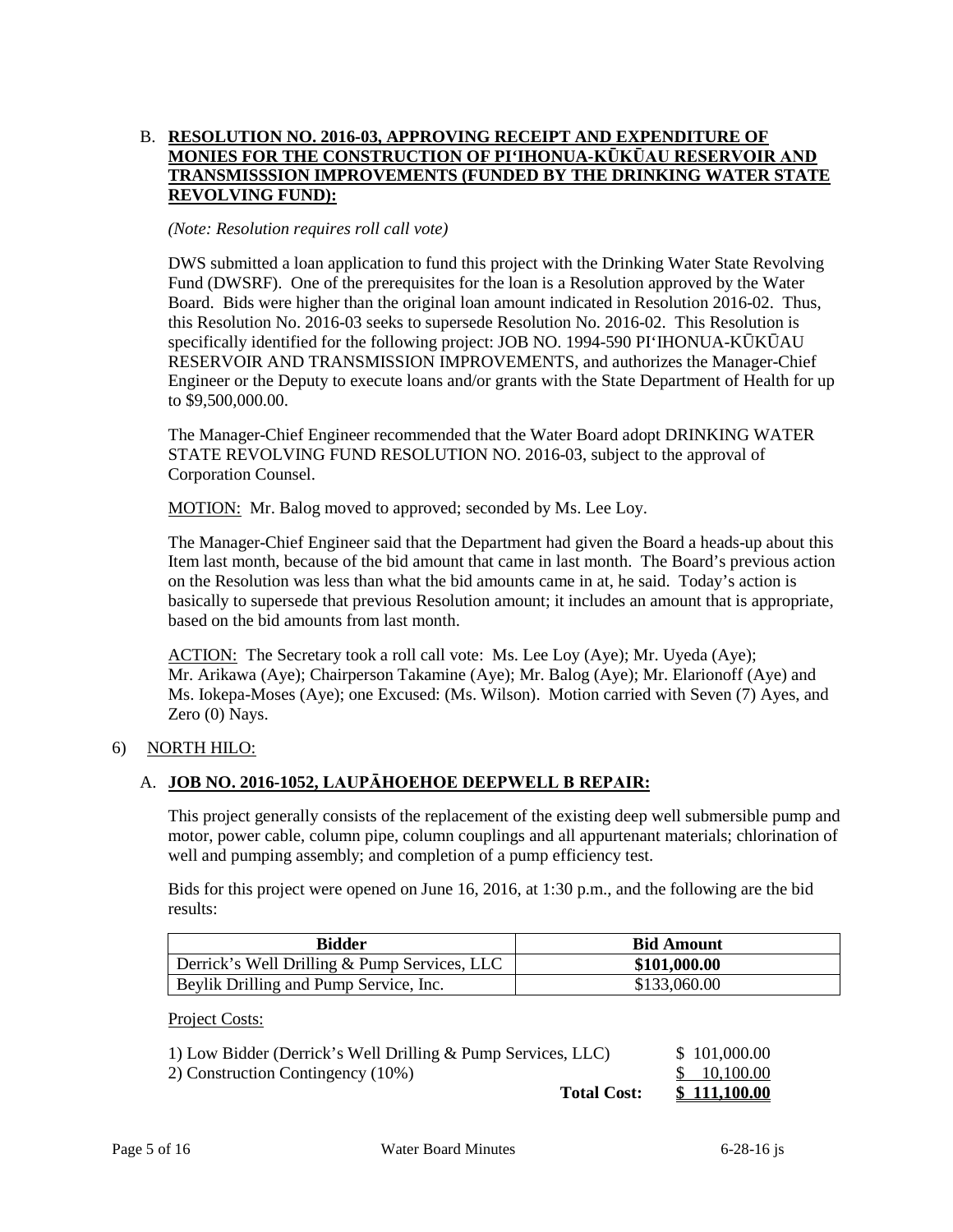The contractor will have 210 calendar days to complete this project. The Engineering estimate Funding for this project will be from DWS's CIP Budget under Deepwell Pump Replacement. for this project was \$128,000.00.

 bidder, Derrick's Well Drilling & Pump Services, LLC, for their bid amount of \$101,000.00, plus \$10,100.00 for construction contingency, for a total contract amount of **\$111,100.00.** It is further recommended that either the Chairperson or the Vice-Chairperson be authorized to sign the contract, subject to review as to form and legality of the contract by Corporation Counsel. The Manager-Chief Engineer recommended that the Board award the contract for JOB NO. 2016-1052, LAUPĀHOEHOE DEEPWELL B REPAIR, to the lowest responsible

MOTION: Mr. Arikawa moved to approve; seconded by Ms. Iokepa-Moses.

 The Manager-Chief Engineer said that this job has some background to it; there was an electrical utility issue that may have contributed to the need for this repair, so DWS has filed a claim with well shows signs of failure at some point, so DWS decided to put this job out to bid; DWS is gearing up in the event that the well goes down, he said. the electrical utility. DWS is waiting to see what happens with the claim; meanwhile the electrical utility has its own procedures, etc., regarding what constitutes a legitimate claim. The

Mr. Arikawa asked what kind of electrical problem arose.

 line was sagging, and a couple of cables touched the ground cable. This introduced high voltage Mushroom Farm, who also experienced a power outage. That customer walked the electrical line and discovered something. A call was made to the electrical utility, and their personnel came out to do the repair to the electrical line. Based on what DWS observed and on what DWS's The Manager-Chief Engineer said the Department is not quite sure, but it appears that the power onto DWS's site. DWS was able to discover this, partly thanks to a neighbor, Hāmākua instruments recorded, the Department feels it has a legitimate case to file a claim. At this point, DWS is awaiting a response from the electrical utility.

Ms. Lee Loy asked whether DWS would get some kind of financial offset if the electrical utility approves the claim. She asked if DWS might get a reduced electrical bill as compensation.

 The Manager-Chief Engineer said he would show the electrical utility this bid amount; the well was running fine before the incident. DWS is going to pursue with the utility whatever DWS feels is appropriate. He said that DWS expects an uphill battle. Meanwhile, DWS will provide whatever information it has.

 Mr. Elarionoff said he was bothered by the language in the write-up: "The project generally consists of…" He asked how DWS could seek bids with such unspecific language.

 For Board Agenda purposes, DWS generalizes the scope of the project. The Manager-Chief Engineer explained that DWS uses the phrase "generally consists of, etc." in the write-up for the Board, but when DWS bids a job out, everything is itemized by line item.

Mr. Uyeda asked how many wells DWS has in the area.

The Manager-Chief Engineer said that DWS has two wells there.

Mr. Uyeda asked if one of the wells could go down because of the electrical issue.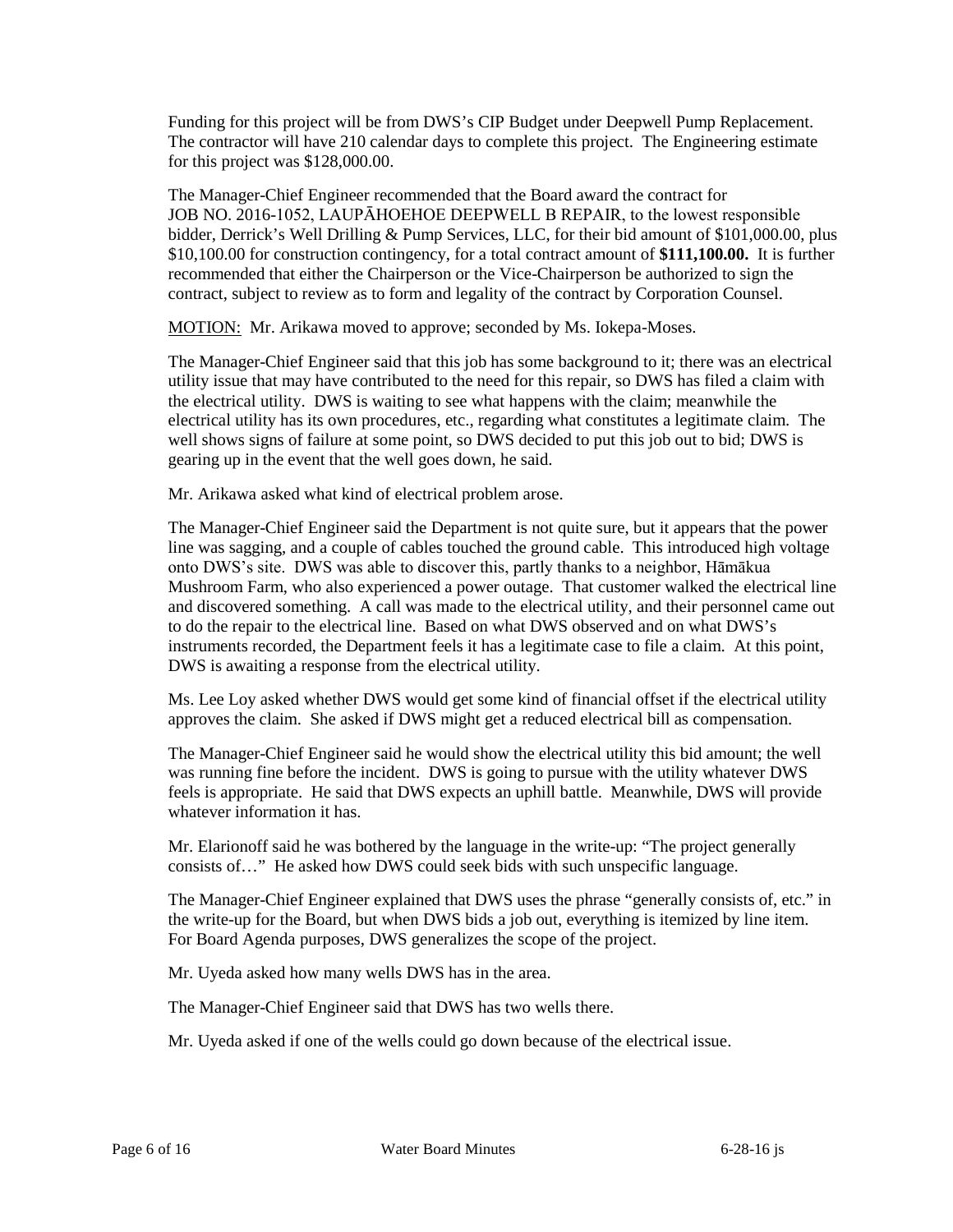preferred well, so DWS decided to put this out to bid, in anticipation of a possible failure. The Manager-Chief Engineer said that both of the wells are limping along. DWS already has awarded the Laupāhoehoe A Well Repair project. The incident affected Well B, which is DWS's

 would be able to supply water to the area. Mr. Uyeda asked what the strategy was in case both of the wells go down. He asked if DWS

 Hāmākua side and from the Hilo side. The area uses about 120,000 gallons of water per day. A typical hauler carries 4,000 gallons per truckload; a large truckload might be 5,000 gallons, he That is the plan, if both wells go down, the Manager-Chief Engineer said. If one well is The Manager-Chief Engineer said DWS would have to haul water from both directions, from the said. That would mean hauling a lot of truckloads a day, and DWS would institute an immediate water restriction notice. DWS would communicate that to the community immediately, he said. operational, DWS can get by, he added.

Mr. Uyeda asked if it made sense to expedite this project, in light of the precarious position posed by the possibility of one well going down with no back-up.

 The Manager-Chief Engineer said that DWS's understanding of what constitutes emergency procurement is that DWS cannot utilize emergency procurement *in anticipation of* a possible emergency; it has to be an actual emergency.

Mr. Uyeda said he wanted it recognized that the Board is concerned about this community.

 The Manager-Chief Engineer said that in fact, the bid process on this job was shortened amid these concerns. The bid process was expedited a bit faster than normal. However, if both wells go down, it will put DWS in emergency mode, and then DWS will be able to implement emergency procurement procedures at that time.

Mr. Balog asked whether the bidder on this job had not qualified for an adjusted bid amount.

 The Manager-Chief Engineer said that the preference only applies to contracts in excess of \$250,000.00.

ACTION: Motion carried unanimously by voice vote.

### 7) NORTH KONA:

### A. **JOB NO. 2016-1047, KALOKO MAUKA #3 BOOSTERS A & B REPAIR:**

 motors, and all appurtenant materials, such as mechanical seal, pre-lube tubing, etc.; chlorination This project generally consists of the replacement of the existing booster pumps, discharge heads, and testing of the boosters and pumping assembly; and selective reconfiguration and replacement of above ground discharge piping assembly; in accordance with the specifications.

Bids for this project were opened on June 16, 2016, at 2:00 p.m., and the following are the bid results:

| <b>Bidder</b>                                  | <b>Bid Amount</b> |
|------------------------------------------------|-------------------|
| Derrick's Well Drilling and Pump Services, LLC | \$203,000.00      |
| Beylik Drilling and Pump Service, Inc.         | \$204,600.00      |
| Performance Systems, Inc.                      | \$346,000.00      |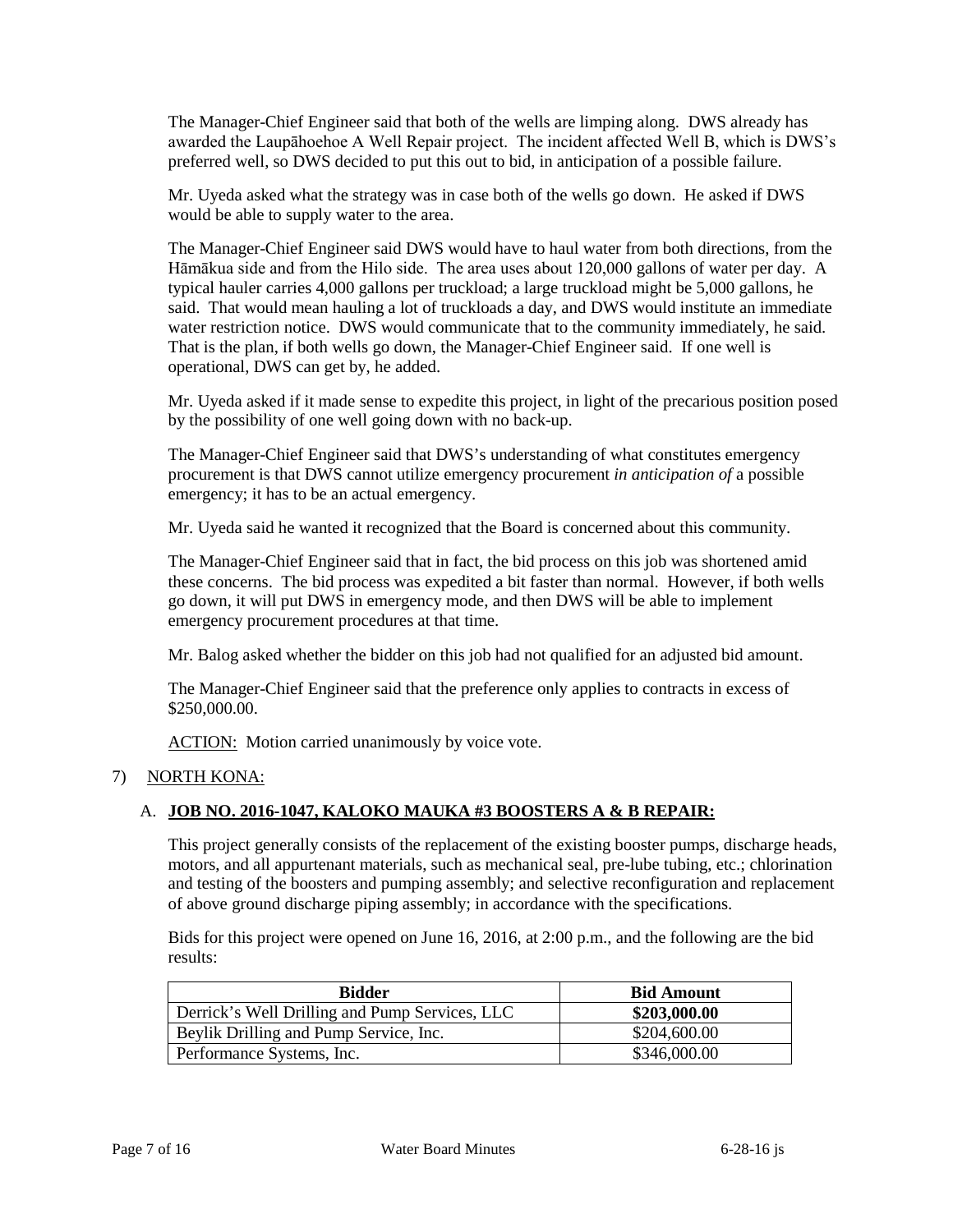Project Costs:

| 1) Low Bidder (Derrick's Well Drilling and Pump Services, LLC) | \$203,000.00 |
|----------------------------------------------------------------|--------------|
| 2) Contingencies $(10.0\%)$                                    | \$ 20,300.00 |
| <b>Total Cost:</b>                                             | \$223,300.00 |

Funding for this project will be from DWS's CIP Budget under Deepwell Pump Replacement. The contractor will have 210 calendar days to complete this project. The Engineering estimate for this project was \$145,000.00.

 \$20,300.00 for contingencies, for a total contract amount of **\$223,300.00**. It is further recommended that either the Chairperson or the Vice-Chairperson be authorized to sign the contract, subject to review as to form and legality by Corporation Counsel. The Manager-Chief Engineer recommended that the Board award the contract for JOB NO. 2016 1047, KALOKO MAUKA #3 BOOSTERS A & B REPAIR, to the lowest responsible bidder, Derrick's Well Drilling and Pump Services, LLC, for their bid amount of \$203,000.00, plus

MOTION: Mr. Balog moved to approve; seconded by Mr. Arikawa.

 hence the higher cost. This is a project that DWS needs to do, he said. The Manager-Chief Engineer said that this bid for a pair of boosters came in higher than the Engineering estimate, primarily due to higher-than-anticipated material costs for the pump, motors, and the discharge head. The staff had sought a discharge head that had higher durability,

Mr. Balog asked for elaboration on the need to do this project.

 subdivision do not get water. He said that all of the projects that DWS brings to the Board are projects that the Department needs to do; these are facilities that are showing imminent signs of The Manager-Chief Engineer said that if the boosters do not work, the customers above in the failure.

Mr. Takamoto said that one of the boosters is already down.

The Manager-Chief Engineer said that one booster is down, and normally DWS has the two boosters for redundancy.

Mr. Balog asked whether the Department would potentially have to haul water.

The Manager-Chief Engineer said yes.

Mr. Arikawa asked if this job was part of the long-term CIP.

The Manager-Chief Engineer said no, this was built into DWS's CIP under "Maintenance and Repair."

Mr. Uyeda asked if this replacement of the pumps posed an opportunity to install energy-efficient equipment.

 Mr. Takamoto said that energy efficiency was written into the specifications of the project, in the form of more energy-efficient motors and the highest efficiency pump that DWS could find.

Chairperson Takamine asked what a discharge head was.

Mr. Takamoto said that it is the fitting that the pump couples up to on the bottom; it connects to the discharge piping.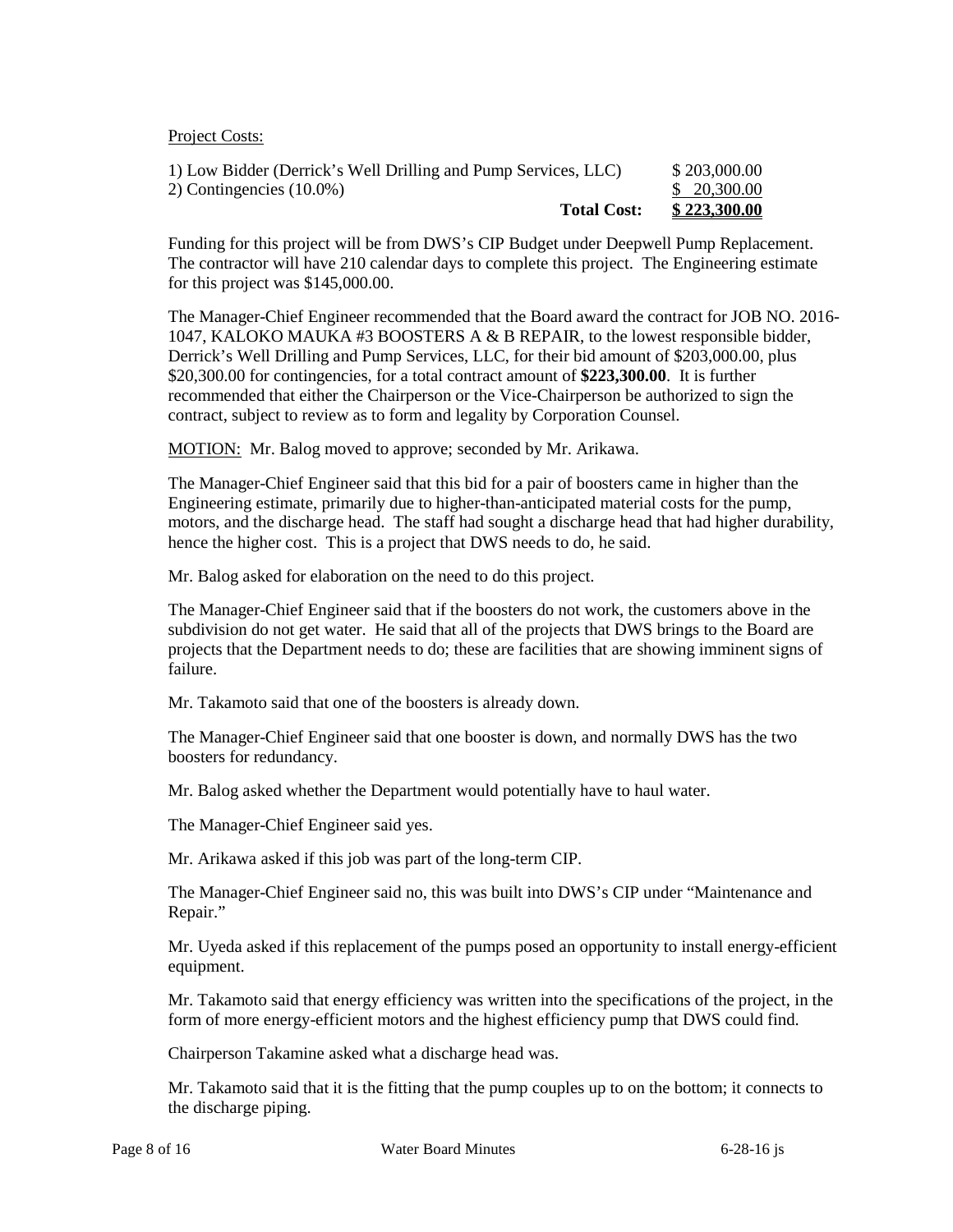The Manager-Chief Engineer said that it is a specific water fitting that the motor sits on top of, receiving pipe, which pushes the water further up the hill. It is a special fitting that is only through which the shaft goes. The discharge head pumps the water from the bowl into the applicable at pump facilities.

ACTION: Motion carried unanimously by voice vote.

## 8) MISCELLANEOUS:

### A. **DEDICATIONS:**

The Department has received the following documents for action by the Water Board. The water systems have been constructed in accordance with the Department's standards, and are in acceptable condition for dedication.

### **1. BILL OF SALE**

 Final Inspection Date: 4/01/2016 Seller: One Puako Bay, LLC Tax Map Keys: (3) 6-9-002: 001, 002, 030, 033, 034, 035 & 036 Facilities Charge: \$71,500.00 Date Paid: 5/25/2016 Water System Cost: \$61,200.00

### **2. GRANT OF EASEMENT AND BILL OF SALE**

 Grantors: Innovations Public Charter School Foundation and Revocable Trust of Final Inspection Date: 6/16/2016 Stanley A. Gomes, Daniel B. Bolton, Malia L. Bolton, Daniel R. Bolton and Kirstina L. Bolton Tax Map Keys: (3) 7-5-010: 001, 7-5-017: 008 and 7-5-017: 045 Facilities Charge: \$44,000.00 Date Paid: 6/20/2016 Water System Cost: \$144,000.00

### **3. BILL OF SALE**

 Final Inspection Date: 12/05/2014 Seller: State of Hawai'i, Department of Accounting and General Services Tax Map Key: (3) 2-1-012: 009 and 078 Facilities Charge: *Not applicable*  Water System Cost: \$68,262.00

 to the approval of the Corporation Counsel, and that either the Chairperson or the Vice-The Manager-Chief Engineer recommended that the Water Board accept these documents subject Chairperson be authorized to sign the documents.

ACTION: Mr. Balog moved to approve; seconded by Ms. Lee Loy, and carried unanimously by voice vote.

### B. **AMENDED DEPARTMENT OF WATER SUPPLY RULES AND REGULATIONS:**

 The Water Board, at its March 22, 2016, meeting, approved proposed amendments to DWS Rules and Regulations. In an effort to improve collection of balances owed the Department for water service, as well as to clarify and standardize existing rules, changes to Sections 1-1, 3-1, 3-4, 3-8, 3-10, 3-11, 3-21, 3-22, 3-27 and 4-8 were proposed.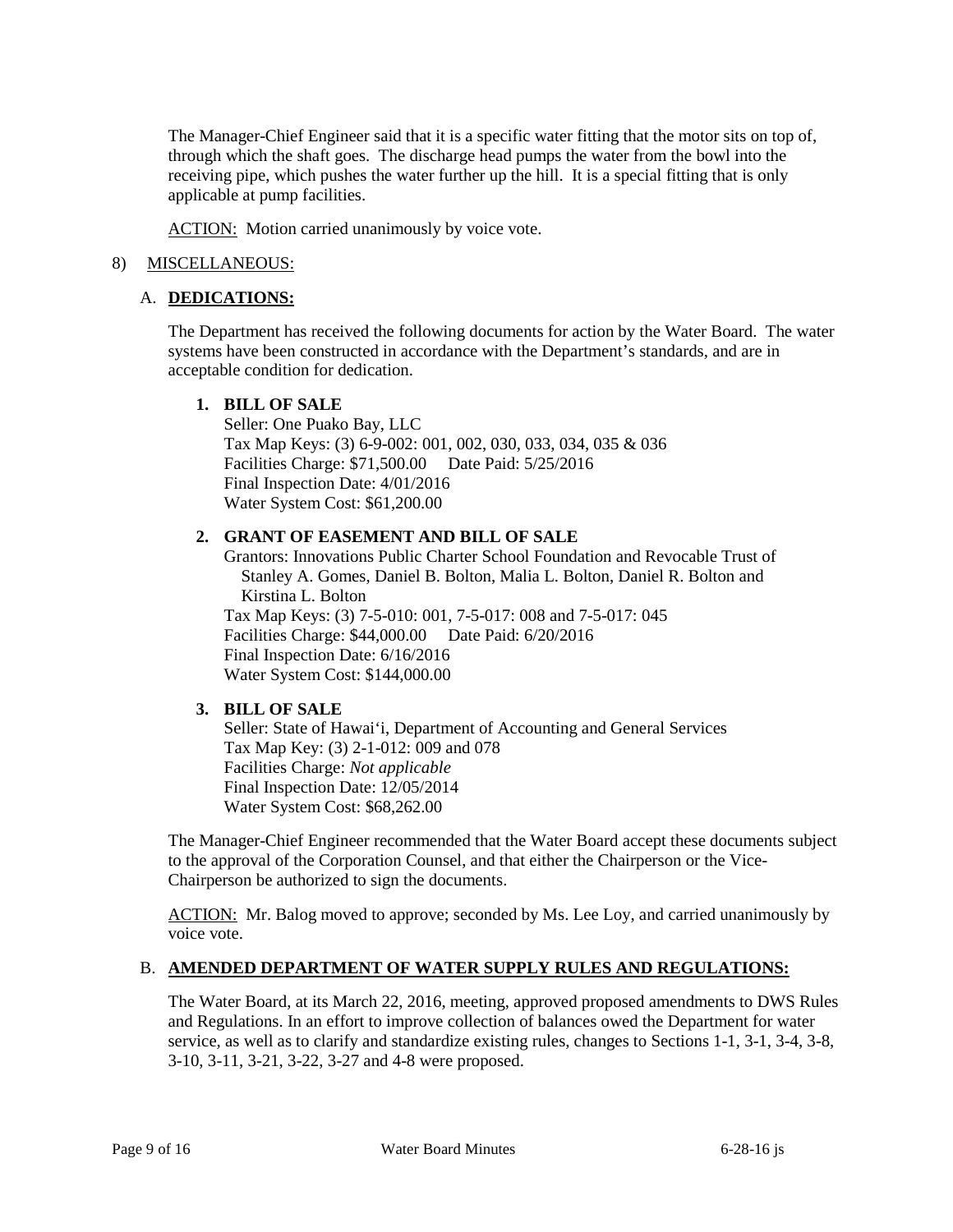In order to accept public testimony on this change, a Public Hearing will have been held just prior to this meeting.

 to the Rules & Regulations of the Department of Water Supply, County of Hawai'i. The Manager-Chief Engineer recommended that the Water Board approve the proposed changes

MOTION: Ms. Lee Loy moved to approve; seconded by Mr. Arikawa.

The Manager-Chief Engineer expressed gratitude for everyone's efforts in reaching this point. The Manager-Chief Engineer expressed gratitude for everyone's efforts in reaching this point.<br>Once this is approved, DWS can take the amended Rules & Regulations to publication, and there are some steps to take such as submitting them to the County Clerk, the Mayor's Office, etc. The Department will take care of the formal procedures, and get the amended Rules  $\&$  Regulations published.

 Ms. Self said the amended Rules & Regulations become effective 10 days after filing with the County Clerk.

Chairperson Takamine said he appreciated all of the hard work by the staff and the Board.

 Pa'auilo. He cited the passage saying: "Water service shall be restricted to the property for which they tag off of someone else's line, and both parties contribute. Mr. Balog asked about Section 3-1, about which he had received a complaint from someone in the application is made." He said that there are a lot of people who cannot get a water meter, so

The Manager-Chief Engineer said that is against DWS's Rules & Regulations.

 the road and fill up from the hydrant. They haul the water to their house; Mr. Balog said that Mr. Balog said he understood that, but noted that when someone needs water, they can go down DWS should be collecting for the service.

 Charge, which is what every regular, permanent customer pays as their fair share for the cost of all of the infrastructure that went into the system. The people who use temporary services on a listed on the application; the right to that meter stays with that property. Therefore, if the property is sold or passed on, regardless of whether it is occupied or not, the property has that agreements among themselves, DWS is not aware of every such instance, he said. The Manager-Chief Engineer said that the difference is that this is a temporary service off of a hydrant; it is intended to be temporary. With those services, DWS does not levy a Facilities permanent basis are bypassing the system, and this is not something that DWS wants to encourage, he said. When people pay for their service, the meter is associated with the property water service available to it, the Manager-Chief Engineer said. When people privately make

 he understood why that language was added to the Rules & Regulations, but he thought it could Mr. Balog said he only raised the issue because it came up in conversations with people. He said be a bit problematic.

 Mr. Elarionoff said he disagreed with Mr. Balog, saying that it would interfere with subdivision laws.

Mr. Balog said he agreed with the language.

 Mr. Elarionoff said that he had applied for a subdivision, but was told that the waterline was not and three lots that do not have water. If DWS allowed arrangements such as Mr. Balog was describing, it would mess up the subdivision laws, Mr. Elarionoff said. sufficient to support the number of lots he wanted to subdivide. He now has two lots with water,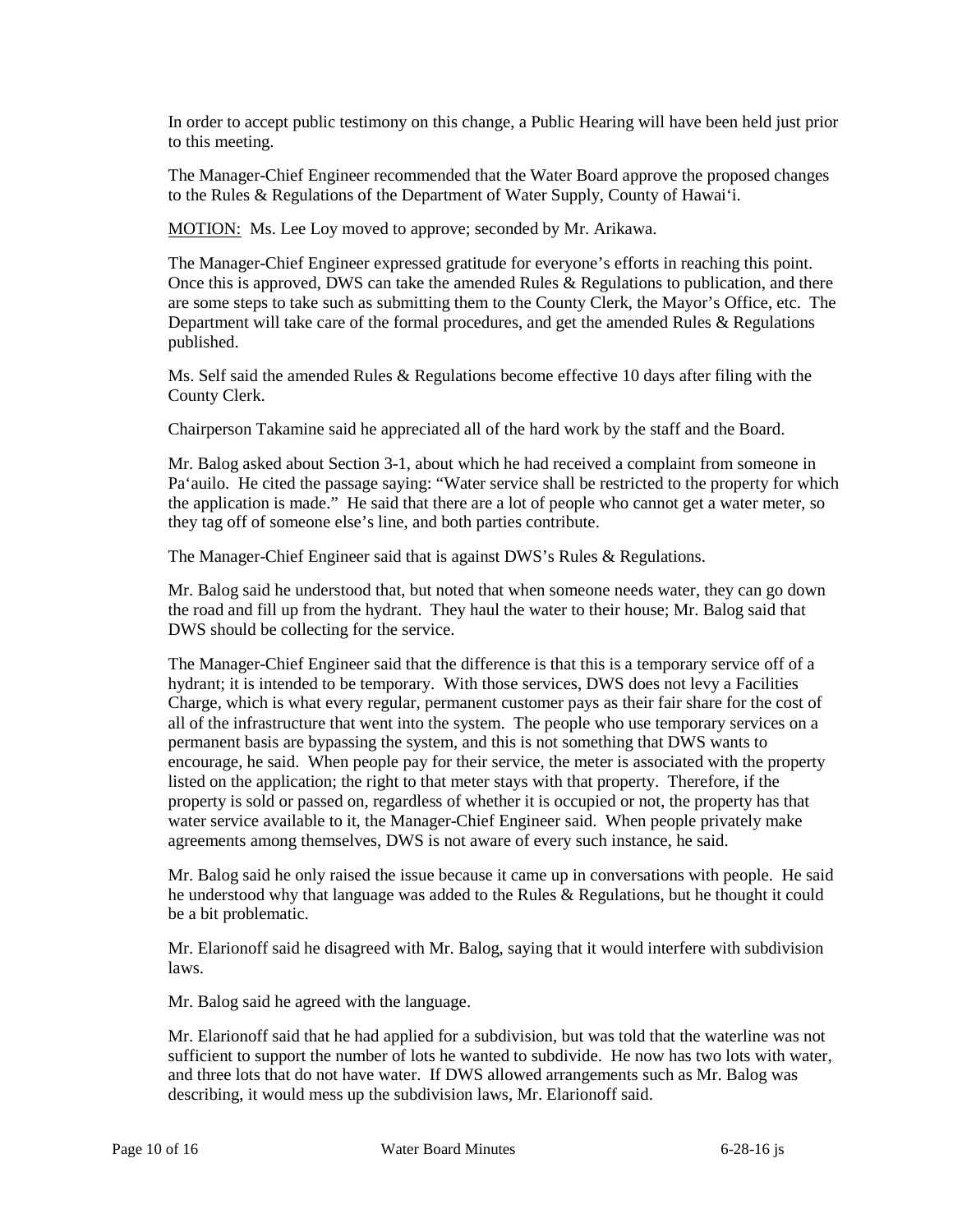Mr. Balog said no, he agreed with the new language, but said that DWS needs to be more proactive in not inhibiting people. There are a lot of people who feel like that, he said.

 to get the capacity to build new water systems, people have to pay for the water service, she said. Ms. Lee Loy said she heard what Mr. Balog was saying; DWS needs to map solutions. In order

 Mr. Balog said he agreed. However, if there is a fire hydrant at the bottom of Puakea Road, with an invitation to take free water, people will fill up 50-gallon loads or 330-gallon loads, and haul the water to their houses for free, every day, he said. He said he understood why that language was put in, but DWS probably needs to capitalize on things like standpipe charges, rather than letting some people get water for free. If DWS turns someone down for a meter, that person will go to his neighbor and ask to share his meter, for \$100 a month or whatever, Mr. Balog said.

 Ms. Lee Loy said that if DWS can build the capacity whereby it has more money, then DWS can get meters. Collecting what is owed to the Department will serve as the driver to build the to that Tax Map Key (TMK), she said. DWS is just trying to stay within that framework, and the goal is to ensure that DWS is able to collect the monies for all of the infrastructure that is in the ground right now, which delivers the water. She noted that the water is free; it is the transmission start upgrading its infrastructure, which in turn would create an opportunity for people like this to infrastructure to get water to those lots, she said. She said that the way the language is written in the amended Rules  $\&$  Regulations, the key word is "appurtenant," meaning that the meter belongs to that property. Therefore, when the property is bought or sold, the water service is appurtenant cost that people are paying for.

 The Manager-Chief Engineer said that DWS is very confident that meter-sharing situations like DWS's meter readers are out every day reading meters, and they see what is going on, he said. mission to provide a continuous supply of safe drinking water, at an affordable cost, he said. The Mr. Balog described are in the minority of the services that are out there. DWS does not have an exact handle on that, because every household uses a different amount of water. However, DWS is not aiming to solve every one's problems; it has to balance its fiscal responsibility with its Manager-Chief Engineer said DWS cannot take care of everybody's needs, unfortunately.

 Ms. Self said that such owners are aware that the property they bought has no water; they buy in the knowledge that there is no water available for that particular lot.

Mr. Balog said that it is just a case where someone without water on his property, sooner or later, will go to his neighbor to share a meter, or go down the road to take water from the hydrant.

 supposed to put in at least a catchment system. This would serve as their water supply, he said. The Manager-Chief Engineer said that if a person builds a house without water available, they are

Mr. Balog said that most people with catchment do not necessarily have enough water.

 water, and so they have to haul water. That is all there is to it, she said. Ms. Brenda Iokepa-Moses said they are buying a property at a cheaper price because there is no

 Mr. Elarionoff noted a line in the document distributed to the Board saying: "We would like to be better stewards of water, etc."

 Mr. Balog said he just raised the issue about the shared meters, etc., because he had been approached by a lot of people.

 Ms. Iokepa-Moses told Mr. Balog to just encourage them to do the right thing; she said they should come to Public Hearings and speak to the Board about their water needs.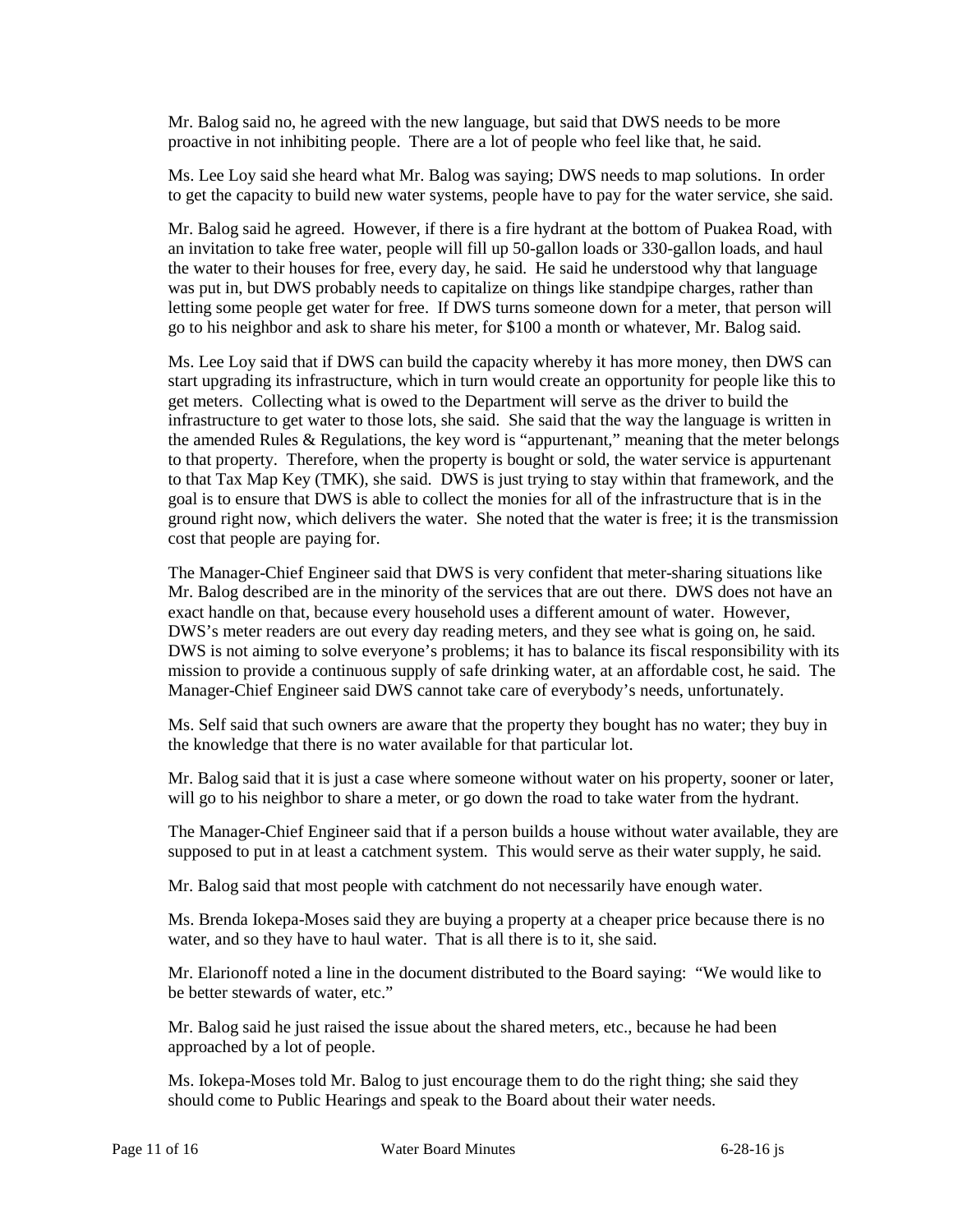can at least show them what the Department plans to do with its infrastructure part of its CIP. He noted that DWS is working in certain areas, citing the Āhualoa Transmission Line and the improvements done in the area to provide some additional capacity. DWS cannot provide a large amount of excess capacity, in the hopes of some future customers coming along somewhere down The Manager-Chief Engineer said that people can come to talk-story with the Department. DWS the road, he added. However, at the same time, DWS understands that there is some need for families to split parcels into two for their kids, etc. DWS is trying to take care of that kind of thing.

ACTION: Motion carried unanimously by voice vote.

## **CHLORINATORS, MOTORS, AND MISCELLANEOUS ITEMS FOR THE**  C. **MATERIAL BID NO. 2016-01, FURNISHING AND DELIVERING PIPES, FITTINGS, WATER METERS, FIRE HYDRANTS, BRASS GOODS, VALVES, ELECTRICAL SUPPLIES, ELECTRICAL EQUIPMENT, WATER QUALITY EQUIPMENT, DEPARTMENT OF WATER SUPPLY STOCK:**

 because the low bidder, Fastenal Company, was not compliant with the Hawai'i Compliance Express at that time. Since then, Fastenal Company has met all of the requirements to be Part Number 58, Unistrut Channel and Hardware, was deferred at the last Water Board meeting compliant.

 DEPARTMENT OF WATER SUPPLY STOCK to Fastenal Company, on an as-needed basis, at a total price of \$7,105.02, and that either the Chairperson or the Vice-Chairperson be authorized The Manager-Chief Engineer recommended that the Board award the contract for Part 58, Unistrut Channel and Hardware, for MATERIAL BID NO. 2016-01, FURNISHING AND DELIVERING PIPES, FITTINGS, WATER METERS, FIRE HYDRANTS, BRASS GOODS, VALVES, ELECTRICAL SUPPLIES, ELECTRICAL EQUIPMENT, WATER QUALITY EQUIPMENT, CHLORINATORS, MOTORS, AND MISCELLANEOUS ITEMS FOR THE to sign the contract, subject to review as to form and legality of the contract by Corporation Counsel. The contract period shall be from July 1, 2016 to June 30, 2017.

MOTION: Mr. Arikawa moved to approve; seconded by Mr. Balog.

 The Manager-Chief Engineer said that award of this Item was deferred last month because the vendor did not have all of its compliance requirements in order. In the meantime, the vendor was able to come into compliance, so now the Board can formally award the contract to Fastenal.

ACTION: Motion carried unanimously by voice vote; (Six Ayes, Ms. Lee Loy was out of the room).

## D. **MATERIAL BID NO. 2016-03, FURNISH BASE COURSE, SAND, COLD MIX, HOT MIX AND NO. 3F ROCK TO THE DEPARTMENT OF WATER SUPPLY:**

 At the May 24, 2016, Water Board meeting, Parts A (3/4 inch base course at \$14.27 per ton), B (1.5 inch base course at \$12.93 per ton), C (No. 3F rock at \$22.50 per ton), D (#4 sand at \$25.42 per ton) and E (mortar sand at \$43.42 per ton) for District II and Parts A (3/4 in base course at \$19.49 per ton), B (1.5 inch base course at \$17.96 per ton), D (#4 sand at \$36.46 per ton) and E dba West Hawai'i Concrete, was not compliant with the Hawai'i Compliance Express at that (mortar sand at \$57.76 per ton) for District III were deferred because the low bidder, WHC LTD. time.

Since then, the vendor has met all of the requirements to be compliant.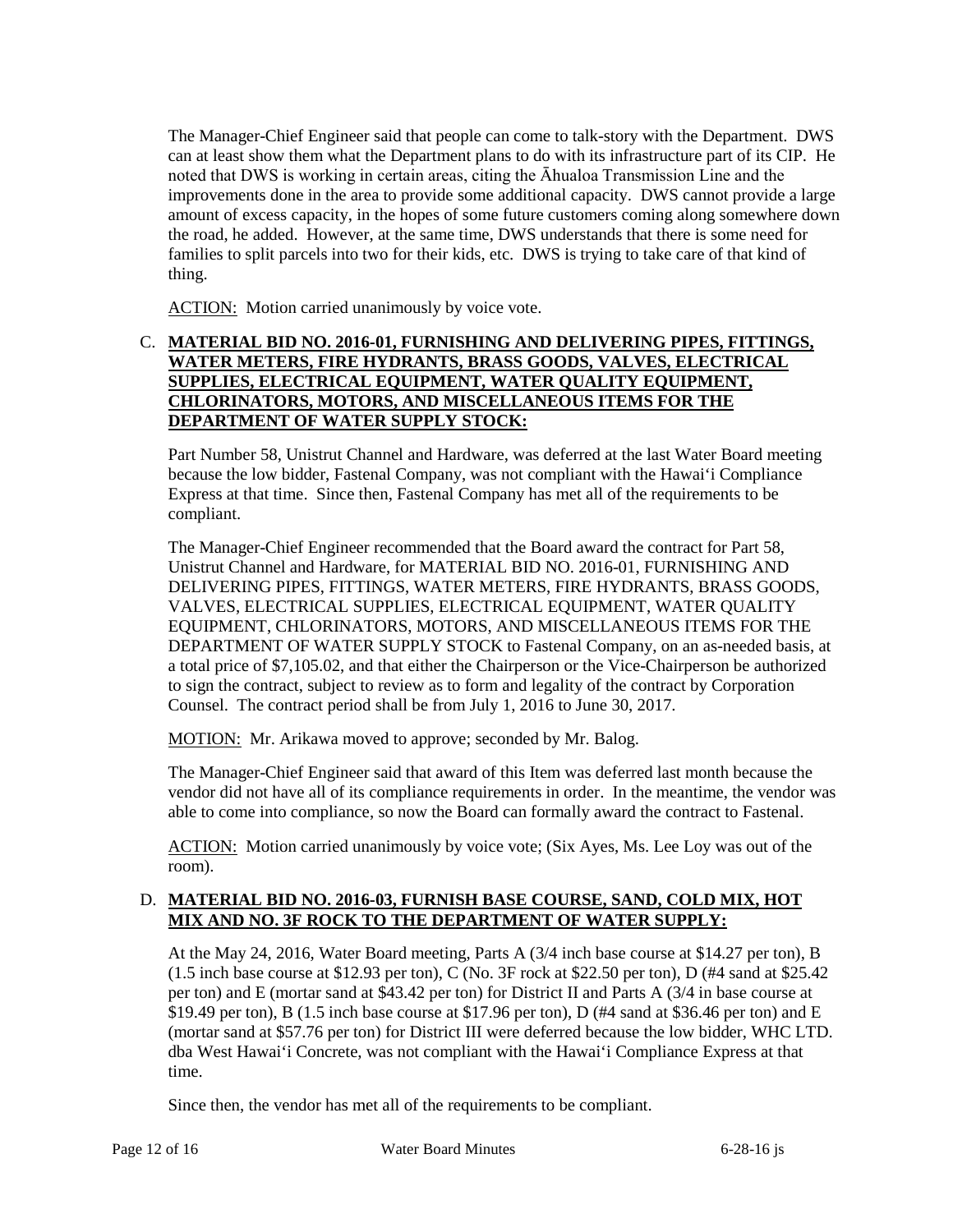Vice-Chairperson be authorized to sign the contract, subject to review as to form and legality of The Manager-Chief Engineer recommended that the Board award the contract for Parts A, B, C, D and E for District II, and Parts A, B, D and E for District III for MATERIAL BID NO. 2016-03, FURNISH BASE COURSE, SAND, COLD MIX, HOT MIX AND NO. 3F ROCK TO THE DEPARTMENT OF WATER SUPPLY, to WHC LTD. dba West Hawai'i Concrete, on an as-needed basis at the unit prices stated above, and that either the Chairperson or the the contract by Corporation Counsel. The contract period shall be from July 1, 2016 to June 30, 2017.

MOTION: Mr. Arikawa moved to approve; seconded by Mr. Balog.

 The Manager-Chief Engineer said that this situation is similar to the one in the previous item; the vendor was able to come into compliance since last month's meeting. The Board can now award the contract to West Hawai'i Concrete, he said.

ACTION: Motion carried unanimously by voice vote. (Six Ayes, Ms. Lee Loy was out of the room).

### E. **UPDATE RE: NATIONAL PARKS SERVICE'S PETITION TO DESIGNATE KEAUHOU AQUIFER AS A GROUND WATER MANAGEMENT AREA:**

The Manager-Chief Engineer said there was no update at this time.

## F. **EXECUTIVE SESSION RE: NATIONAL PARKS SERVICE'S PETITION TO DESIGNATE KEAUHOU AQUIFER AS A GROUND WATER MANAGEMENT AREA:**

*(No Executive Session was held.)* 

## G. **MONTHLY PROGRESS REPORT**:

 The Manager-Chief Engineer noted that the CIP spreadsheet reflects the desire of the Board to have indications of the status of projects, in the project descriptions. He said hopefully, this helps.

Chairperson Takamine asked about the completion date for the Lālāmilo Windfarm project.

 Mr. Nishioka said that it was supposed to be completed in July of this year, but it will definitely not be done by then.

Chairperson Takamine asked if it would be completed by the end of this year.

Mr. Nishioka said yes, it should be up and running by the fall of this year.

 The Manager-Chief Engineer said that DWS is still on track to meet the anticipated schedule *from before* the project got started. DWS had hoped that it would be done by July, but the anticipated completion was in the third quarter of this year.

Chairperson Takamine asked how long it would be before DWS would start reaping the benefits of this energy-saving project.

 operation; DWS would begin buying the wind-produced power at that time, i.e., upon completion. The Manager-Chief Engineer said that upon completion, the Windfarm would begin commercial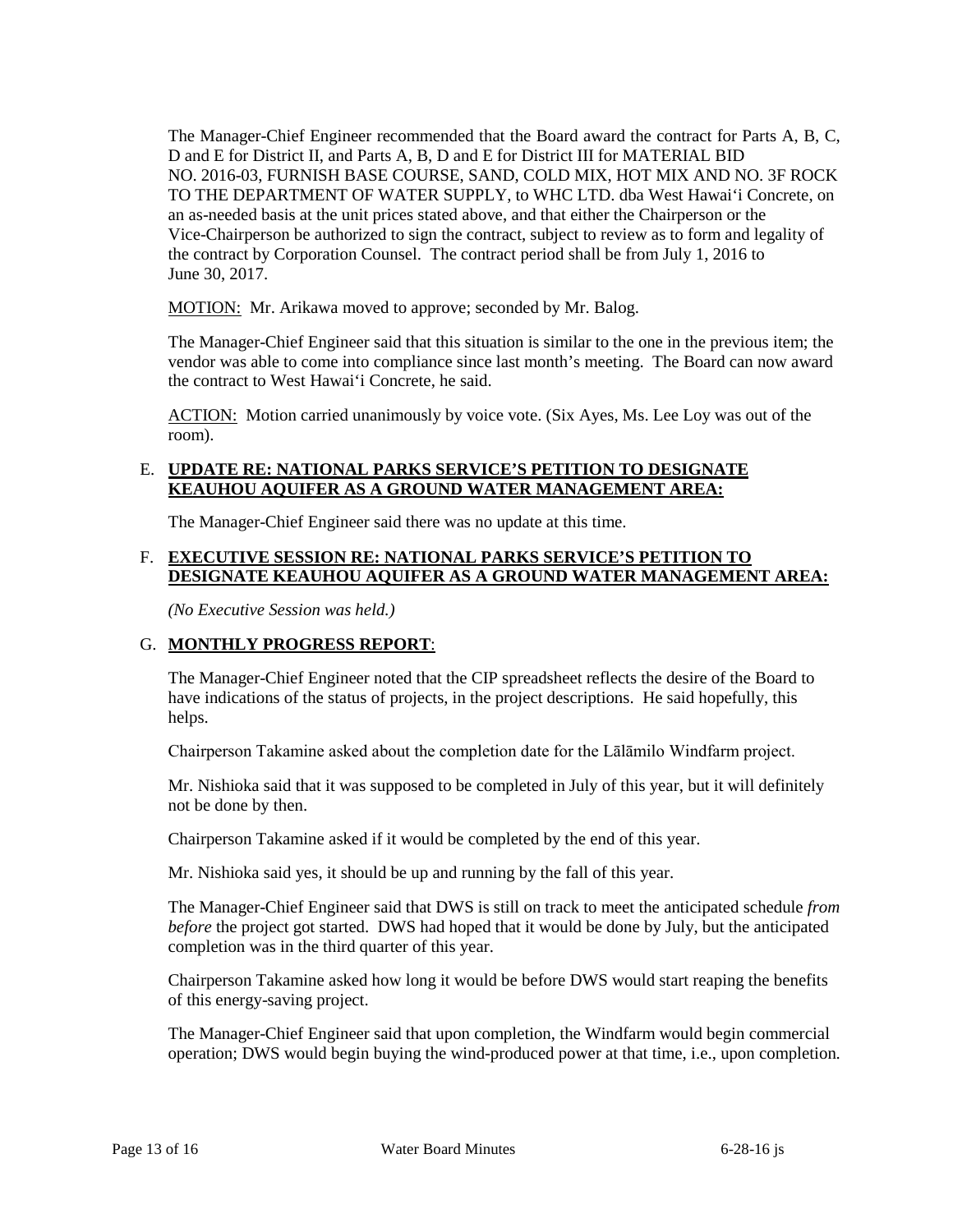## H. **REVIEW OF MONTHLY FINANCIAL STATEMENTS:**

Chairperson Takamine asked why the water consumption in May 2016 was so much higher than other months, going back to September 2013.

The Manager-Chief Engineer, noting that May consumption was 974 million gallons, said that he did not have an answer offhand, but the Department could look into the possible reason why it was so high.

Mr. Elarionoff, turning back to the Monthly Progress Report, asked whether the \$5,000,000.00 cost to repair Waikoloa Reservoir No. 1 exceeded the original cost to build the reservoir.

 military, so he did not know how much the original cost was; it was years ago. The Manager-Chief Engineer said that DWS had actually inherited the reservoir from the

 Mr. Elarionoff asked if the repair cost would be higher than the original cost to build the reservoir.

 The Manager-Chief Engineer said it certainly would be. He noted that in the aftermath of the earthquake in 2006 and the Kaloko Dam failure on Kaua'i, the Department of Land and Natural Resources (DLNR) has really stepped up their Dam Safety Division.

Mr. Elarionoff asked how one could compare the Waikoloa Reservoir damage (caused by an earthquake) with the Kaloko Dam failure, which was someone's fault.

 The Manager-Chief Engineer said that regardless, DWS has its own design consultant while DLNR has their own consultant to peer-review DWS's design. Under the current standards, DLNR calls for a less-steep slope, and so the embankments are at a 2-to-1 slope. DLNR also that DWS agrees with Mr. Elarionoff; DWS's reservoirs are different from dams. DWS has lined maintains daily. DWS has a controlled inlet; it is not just a stream that feeds the reservoir calls for under-drains with monitors to see if there is seepage through the embankment. He said its reservoirs with concrete panels, and there is a spillway that DWS visually inspects and uncontrolled, the Manager-Chief Engineer said. DWS has valves that control water going into the reservoirs. Nevertheless, DLNR has these requirements.

Mr. Elarionoff asked if they were requirements regardless of the situation.

The Manager-Chief Engineer said yes.

 balance for that item was listed as \$135,000.00. He then turned to the line item listed as Safety Mr. Elarionoff turned to Page BUD3 of the Financial Statement, under Expenditures: Injuries  $\&$ Damages. He noted that the annual budget for that line item was \$170,000.00. Meanwhile, the Expenses. He asked if the Injuries & Damages item and the Safety Expenses affected each other.

Mr. Sumada said not really; the Injuries & Damages are workman's compensation payments that the Department makes to doctors, clinics, etc., for treatment of injured employees.

Mr. Elarionoff asked if these were on-duty injuries.

Mr. Sumada said yes. The reason why that budgeted amount is so high is that typically, DWS has two to three settlements a year, where the Department is settling with the employee for permanent injury. Those settlements can be quite large, he said.

Mr. Elarionoff asked if they were one-time settlements.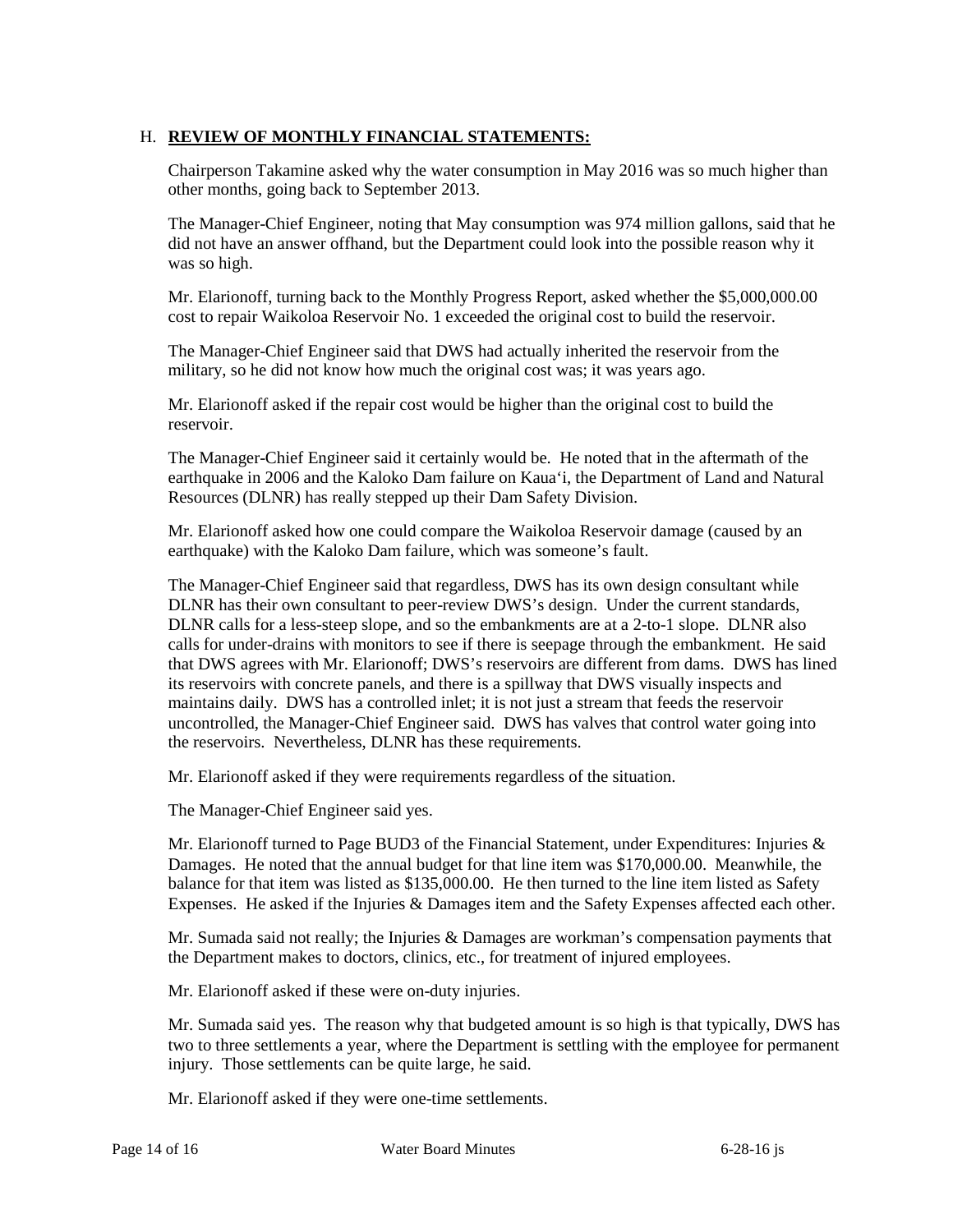the amount is pretty consistent year-to-year. However, the Injuries & Damages do fluctuate, Mr. Sumada said yes; these settlements are made to resolve a case. DWS has not had any such settlements so far this year. The Safety Expense budget is for safety shoes and similar supplies; based on settlements.

 Mr. Elarionoff said he was just curious if, by increasing the Safety Expenses, it would reduce the number of Injuries & Damages.

Mr. Balog noted that in his business, safety purchases can trigger a break on the business' insurance premium. He said he understood Mr. Elarionoff's question.

 Mr. Sumada said that the settlements comprise the biggest chunk that DWS pays for in that budget item.

Mr. Arikawa asked for confirmation that this Budget Report is from July 2015 to the end of May 2016, with the fiscal year ending at the end of this month.

Mr. Sumada confirmed that.

Mr. Arikawa said that looking at DWS's total expenditures, the DWS balance is running at 38 percent of Budget. This was pretty good, he said.

 Mr. Sumada said yes, and the big part of that savings is in **power**; power costs have been favorable.

Mr. Arikawa said DWS is doing outstandingly well.

### I. **MANAGER-CHIEF ENGINEER'S REPORT:**

The Manager-Chief Engineer provided an update on the following:

1) Matters of interest to the Board -- The Manager-Chief Engineer said two things really manager of a small utility, whom the Manager-Chief Engineer would like to contact to pick his brain. The utility manager has a strategic approach to finding leaks, etc. The strategic manipulation of the valve, and based on an understanding of the system. The staff are thereby able to do soundings, he said. The second interesting takeaway from DWS is trying to partner with them to see if DWS can do some corrosion research here. staff, on the proper installation and use of poly-wrap for corrosion protection, as well as the proper methods for tapping which involves poly-wrap pipe. stood out for him at the AWWA conference in Chicago. One was the presentation by a Manager-Chief Engineer said he would like to budget for the utility manager to come here to teach DWS a few things. It appears that the utility staff go out in the middle of the night, and are able to pinpoint a leak in a 1,000 feet section of pipe, based on the conference involved discussions with the Ductile Iron Pipe Research Association. DWS is also looking at getting training for DWS inspectors, engineers and Operations

### J. **CHAIRPERSON'S REPORT:**

 with the different Boards within the State, as well as with staff from Kaua'i, Maui and Oahu. The The Chairperson said that his own takeaway from the conference was the opportunity to network Big Island and Oahu have similar issues; Oahu's County Council is currently under pressure to remove the Board of Water Supply's semi-autonomy. That is something that DWS cannot allow to happen; if it were to happen on Oahu, the Big Island would come under pressure for that to happen here as well. Losing semi-autonomy would be really detrimental to the Department, the